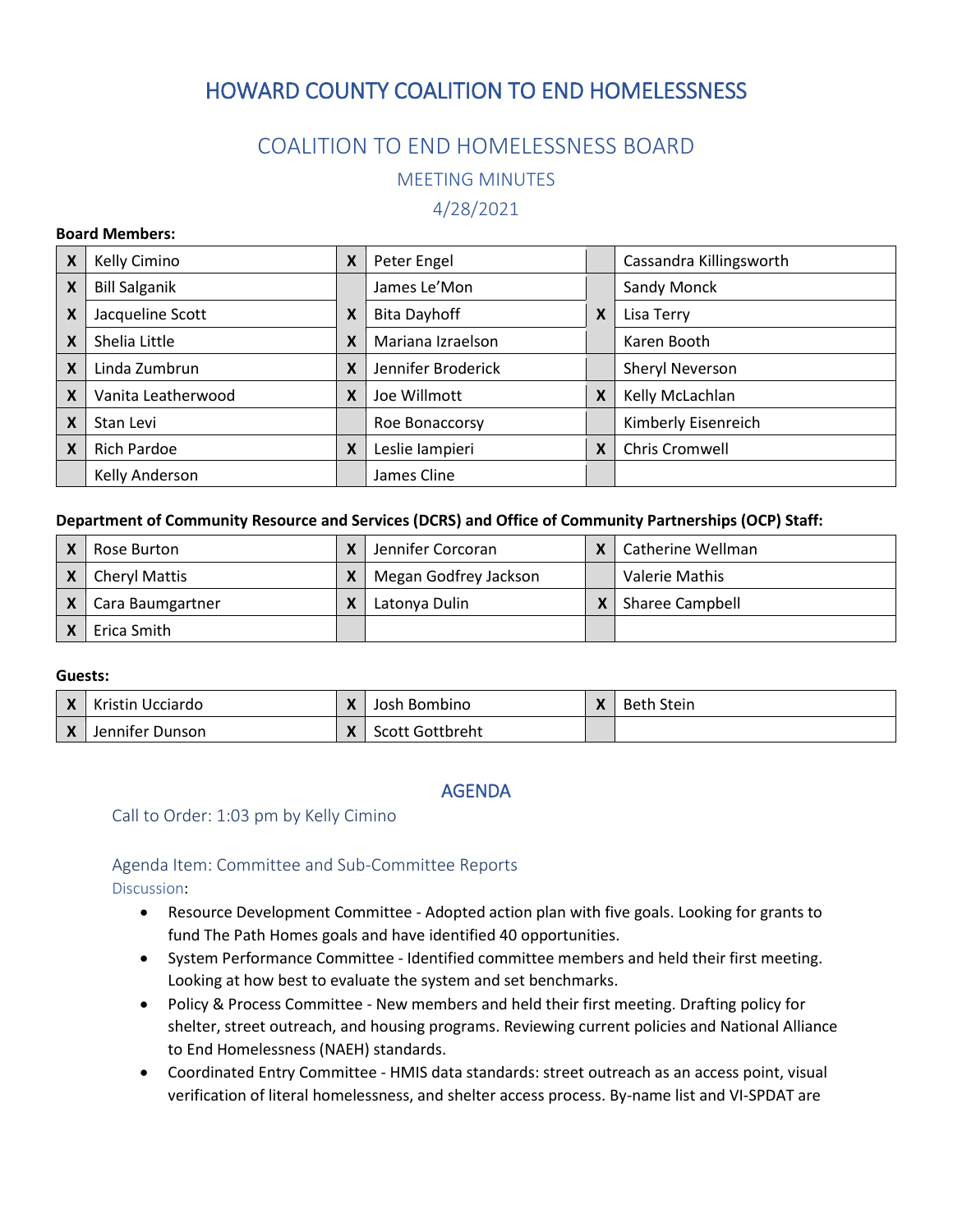# HOWARD COUNTY COALITION TO END HOMELESSNESS

currently used to fill shelter openings. New process will allow entry points to fill openings based on characteristics related to lethality of being homeless. By-name list will still be used for housing placements. Documentation has been sent to the Board and will ask Board for approval at the May meeting. Questions about HMIS data storage will reviewed with office of law before that meeting. Board members are encouraged to send any questions to chair and staff supporting the committee.

• Community Commitment Committee – Committee is working on Summer Soltis Success Celebration event, which will be virtual this year. The have updated their action plan. A copy was sent to the Board. Looking at what partnerships exist and opportunities for new partners. Would like to invite possible grantors or donors to the event.

## Agenda Item: Homeless Response System Updates

Discussion:

• Grassroots: Cold Weather Shelter – Spent \$138,000 for hotel rooms and \$60,000 for staffing. 37 individuals served. All were assisted with applying for housing, other assistance programs, documents, and COVID-19 vaccines.

Code Blue – Spent \$30,000 for 45 nights. Served 93 unique individuals. Were able to move many people from unsheltered to hotels and then into shelter.

Day Resource Center – Hours of operation have been expanded. In addition to the usual services, have helped clients with receiving COVID-19 vaccines.

Family Stability program has been added to Grassroots shelter.

Hot Line – Has received 30,000 calls, 4,000 were housing related. Housing calls have doubled since last year.

Rental & Utilities Assistance – \$573,000 YTD. 304 applications received; 89 have been approved and 173 are being processed. Full time staff position has been assigned to this program. COVID-19 vaccines – One day clinic held at shelter. Additionally, assisting clients with signing up and traveling to and from other clinics.

- Humanim: Street Outreach There are four unverified unsheltered individuals in the community and 11 verified individuals. Three people from street outreach have entered shelter. 24 people have received essential supplies this month. Increased community involvement from faith-based groups; giving cash donations and supplies. Hotels have been reaching out about people that are in need. Working on mobile health assistance that will go to encampments. Health Department is working on health kits and harm reduction kits that can be distributed to the unsheltered. Assisting with getting COVID-19 vaccines.
- Bridges to Housing Stability Housing Push is working to move people from Cold Weather shelter into Grassroots shelter and then into housing programs. Using vouchers to get people into Rapid Rehousing. 23 eligible households: 14 already referred, nine have obtained vouchers, and six have leases. Additional eight households are gathering documents and three have been referred.
- Community Action Council: 861 housing applications received and 500 have been given assistance. 339 applications are waiting to be processed.